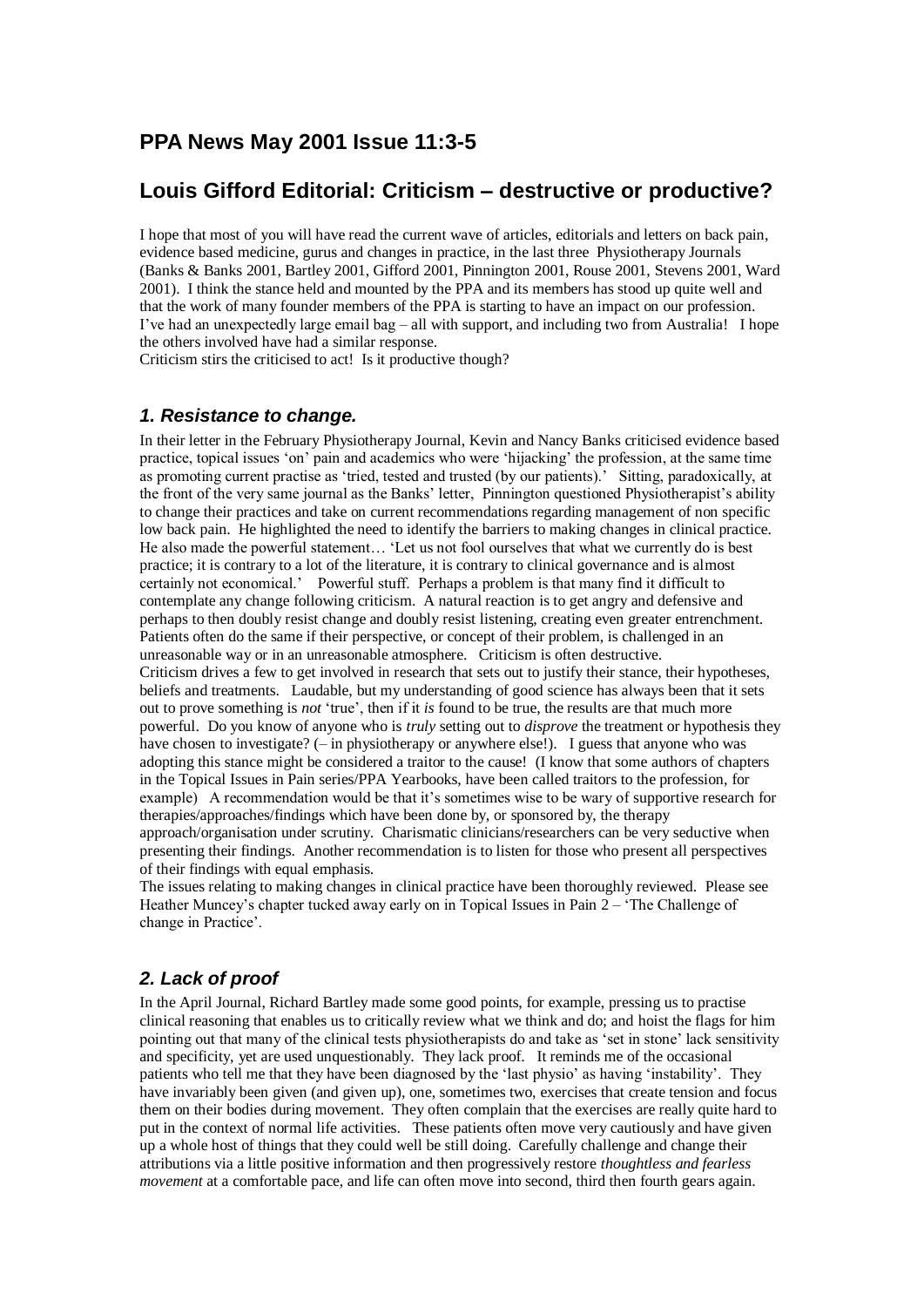My simple criticism is - what right have therapists to designate somebody as having an 'instability' problem when there is no good proof for or against it. Anyway even if there was instability – is it such a big deal? This is just one example of what I called 'over-focused hype on minor physical impairments..' in my March Physiotherapy Journal letter as well as an example of how a label may promote incapacity for some patients.

But what evidence is there for *anything* that physio's find? Ah-ha! Point made, but the main thing should be that we view everything in an open minded way, think about its implications, and think about how our patients might interpret what we say or get them to do.

Its time to be honest. I think its healthy to say to patients (just like it says in 'The Back Book'(Roland 1996)) something along the lines of… "with all the current available knowledge on your sort of problem, surprisingly, while we recognise the presentation, we still do not know exactly what is causing it. What we do know very convincingly though, is that getting better movement, building strength, re-establishing confident function and getting gradually back to normal activities is the best way to get better."

### *3. The burden of proof – 'evidence based medicine is spoiling things….'*

Many physiotherapists are voicing this sort of concern and are often angry and critical of what they perceive to be the overly science driven route that the profession is taking.

The following is a personal view of how I believe we might rationalise some of our passive therapies in a way that puts them into a bigger context at the same time as making us aware of some of the dangers attached to traditional approaches.

In our role with acute pain, prevention of chronic incapacity requires (in part) effective pain control (Linton 1997, Linton 1998). Recall that there is some proof that high levels of reported pain early on, combined with a high report of disability, are components in predicting poor outcome (Dworkin 1997, Katz 1997, Linton 1997, Watson 2000).

It stands to reason that effective pain control should be *part* of early management. This usually means 'doing something'. To Drs this means Drugs and to physios it often means passive treatment of some kind. (Although it's important to recognise that, for example, reassurance is a powerful pain killer too – once you see something as not mattering so much, you give it less attention – hence becoming less of a problem).

More and more while lecturing I'm getting questions about Evidence based Medicine – stopping us doing our thing. You can't give traction, you can't give a collar, you can't say go to bed, you can't give electrotherapy, you can't do TENS, you can't do acupuncture, you cant give an exercise or ergonomic advice – because its 'not got the evidence….' Is the message that I'm hearing all to often. I get the 'what the bloody hell *can* we do?' question attached to 'pissed off with EBM' anger statement. This needs addressing urgently.

Considering the placebo may help.

At the recent PPA study day on the placebo and nocebo these two responses were put on a firm and rational physiological footing located in, but coming out of and going into, the CNS. Quite obvious really, and made easier if you are comfortable with the notion that all events have a rational explanation – then the placebo has to too. The placebo isn't a hocus-pocus thing, it's real, it does something and its good for you – even though it's a word that's used as an insult and always taken as one. Cancel the term 'placebo' and change it into some kind of biological response that hinders pain and enhances recovery, and emotions simmer down. Look at your patient and see the need to set 'their system' up for best physiological response to the situation. Turn the right biological switches by creating a professionally friendly, open, comfortable and believable atmosphere, give some reassuring and reasonable explanation, do a well structured and highly skilled examination (in the patients eyes); give a plan of action, a prognosis and perhaps do some passive thing too – and its already running and warming up.

The thing you 'do', needs the other things too. Also, the thing you 'do' has to be viewed as feasible by the patient. Belief is an important factor. Think what you say to the patient before doing something. Do you do a technique without explaining what it does or what its for? If you do then you're loosing a large part of its potential. Do you get a bit over technical? Making it easy and logical for the patient to follow your reasoning is likely to improve a technique or specific exercise's potential.

If all this is the case for the placebo, then doesn't the burden of proof issue weaken a bit? Clinical trials try to avoid the placebo, they try to cut out the bit that 'sets the system', they do the same thing to different individuals with supposedly the same condition. But, everyone's system, especially the CNS and all the sensing, thinking responding, reacting bits, is different…. and hence requires, different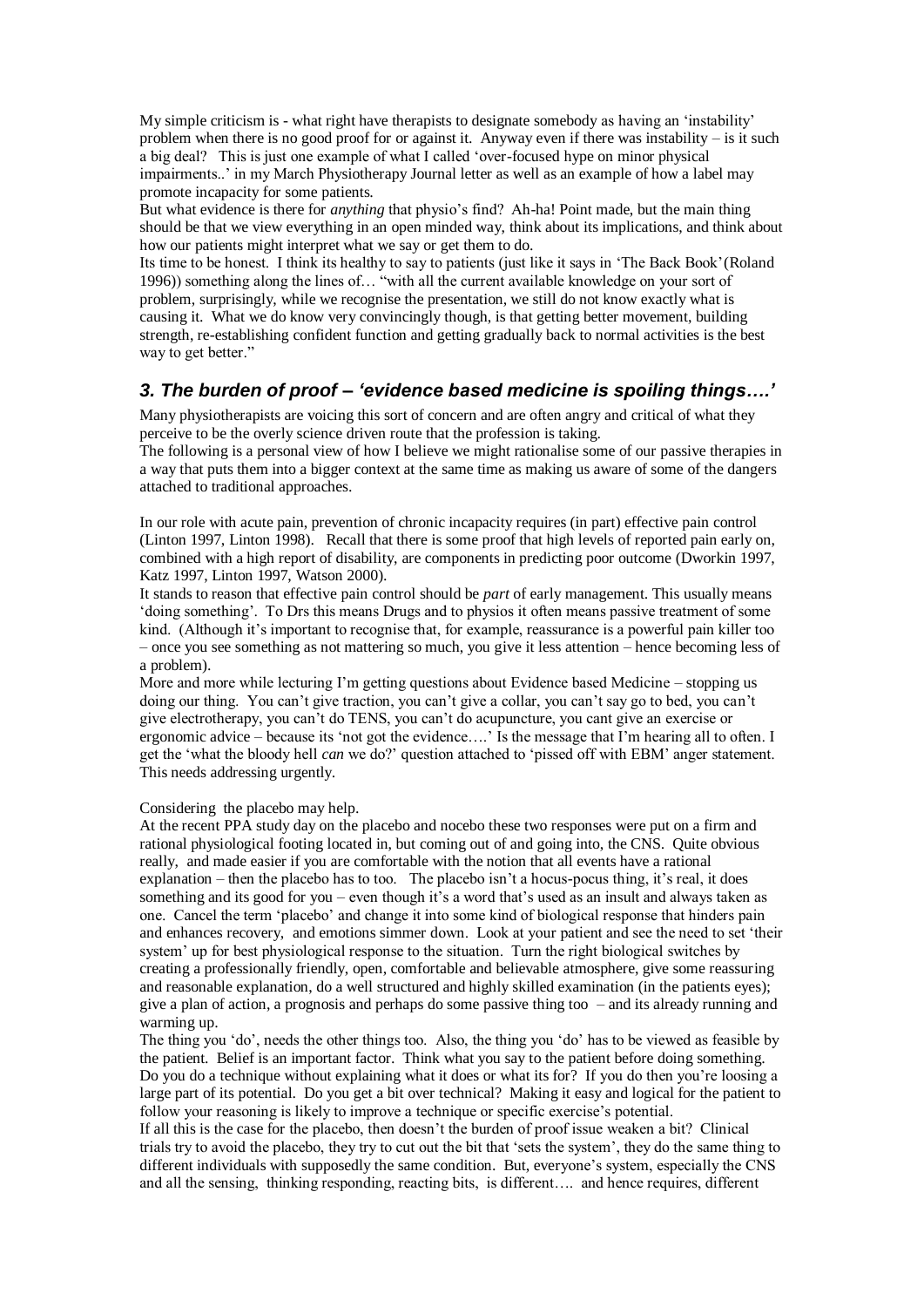words, different reactions, different responses, different activation methods, different kinds of touch/no touch and different kinds of input. So long as the end goals are the same and we all agree on them – does it matter what the passive treatment bit really is? Perhaps not, so long as we are acutely aware in our clinical reasoning of contraindications and precautions – to any passive input! Considering passive therapy like this may be a bit novel, but in the light of what we now know about chronic incapacity and disability being promoted by passive therapy and so called 'traditional approaches', this is a major consideration in every patient. Patients really must not perceive that we are doing something that will fix them and that they just need to sit back and wait. If we are not encouraging patients to take responsibility then we may be promoting passivity and its disabling consequences.

Would I be near the mark in saying that if what you do or give to an acute pain patient helps reduce their pain and distress and promotes function, self-care, reactivation and responsibility – then do it, but all the time being aware that overemphasised passive therapy can be dangerous to some patients and needs to have a programmed withdrawal component?

Its easy to criticise passive therapy, but in its place as a modest tool to be used early on in acute management for secondary prevention of chronicity it seems to have a role. But it must be used modestly in a positive and activating context. Passive therapy, can help with pain control and can help with restoration of confident movement, but it has, and as far as I can see still is, being terribly overused.

Evidence based medicine is science in action, it evaluates things in the context of the trial. We embrace it when it suits us, we reject it when it doesn't – we can't have it both ways. Best to always keep an open mind, and always think about the context in which a given finding is determined. What evidence based medicine is doing though, is showing us the most important and most efficient components of therapy. In his book, Alf Nachemson states (page 1) :

'Now, however, there is enough evidence from good scientific studies to state clearly that a whole new treatment paradigm has emerged, resulting from randomized controlled studies (RCTs), metaanalytic reviews, and guidelines, all published since 1991. As stated by Frank et al., "New evidence gives new hope – if we can just get all the players on side"...'

### *4. In favour of science - Carl Sagan*

We live in a scientific age, we like science and go along with it when it suits us, but the human condition is such that we respond to ideas, approaches and hypotheses that weigh heavy with emotional content and are largely founded on untrustworthy and irresponsible story telling, anecdote and questionable reasoning. Humans tend to reject unpleasant evidence that fails to fit with his/her way of thinking (see Sutherland 1992).

The late Carl Sagan (1997) wrote very powerfully in favour of rationality:

#### *On science:*

'Plainly there is no way back. Like it or not, we are stuck with science. We had better make the best of it. When we finally come to terms with it and fully recognise its beauty and its power, we will find, in spiritual as well as in practical matters, that we have made a bargain strongly in our favour. But superstition and pseudoscience keep getting in the way,.....'

'The scientific way of thinking is at once imaginative and disciplined. This is central to its success. Science invites us to let the facts in, even when they don't conform to our preconceptions,. It counsels us to carry alternative hypotheses in our heads and see which best fit the facts. It urges on us a delicate balance between the most rigorous sceptical scrutiny of everything – new ideas and established wisdom. This kind of thinking is also an essential tool for a democracy in an age of change. One of the reasons for its success is that science has built-in error-correcting machinery at its very heart. Some may consider this an overbroad characterisation, but to me every time we exercise selfcriticism, every time we test our ideas against the outside world, we are doing science. When we are self-indulgent and uncritical, when we confuse hopes and facts, we slide into pseudoscience and superstition.'

#### *On instants of pseudoscience:*

'They purport to use the methods and findings of science, while in fact they are faithless to its nature – often because they are based on insufficient evidence or because they ignore clues that point the other way. They ripple with gullibility..'